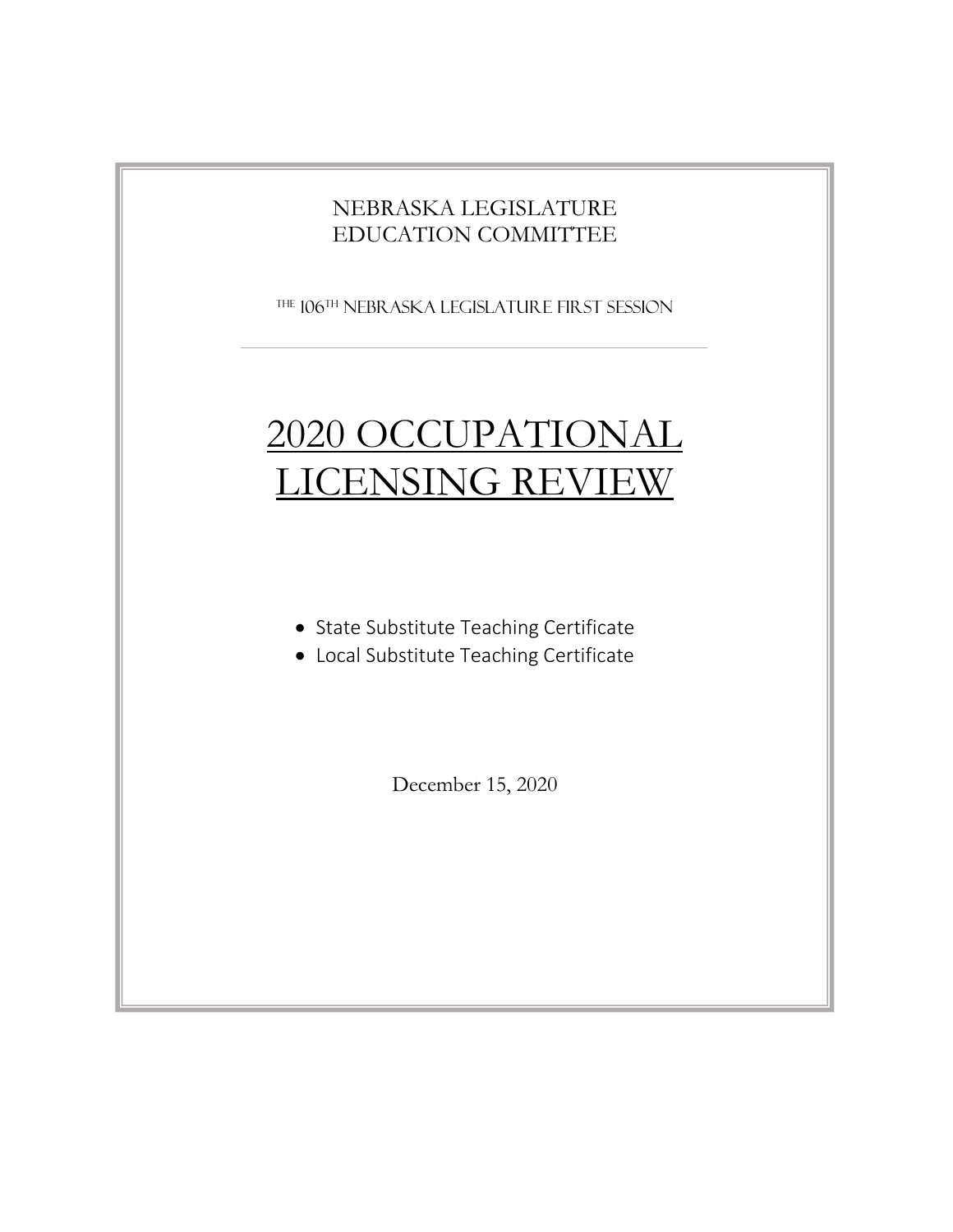# TABLE OF CONTENTS

| $\mathbf{I}$ .  |  |
|-----------------|--|
| $\mathbf{II}$ . |  |
|                 |  |
|                 |  |
|                 |  |
|                 |  |
|                 |  |
|                 |  |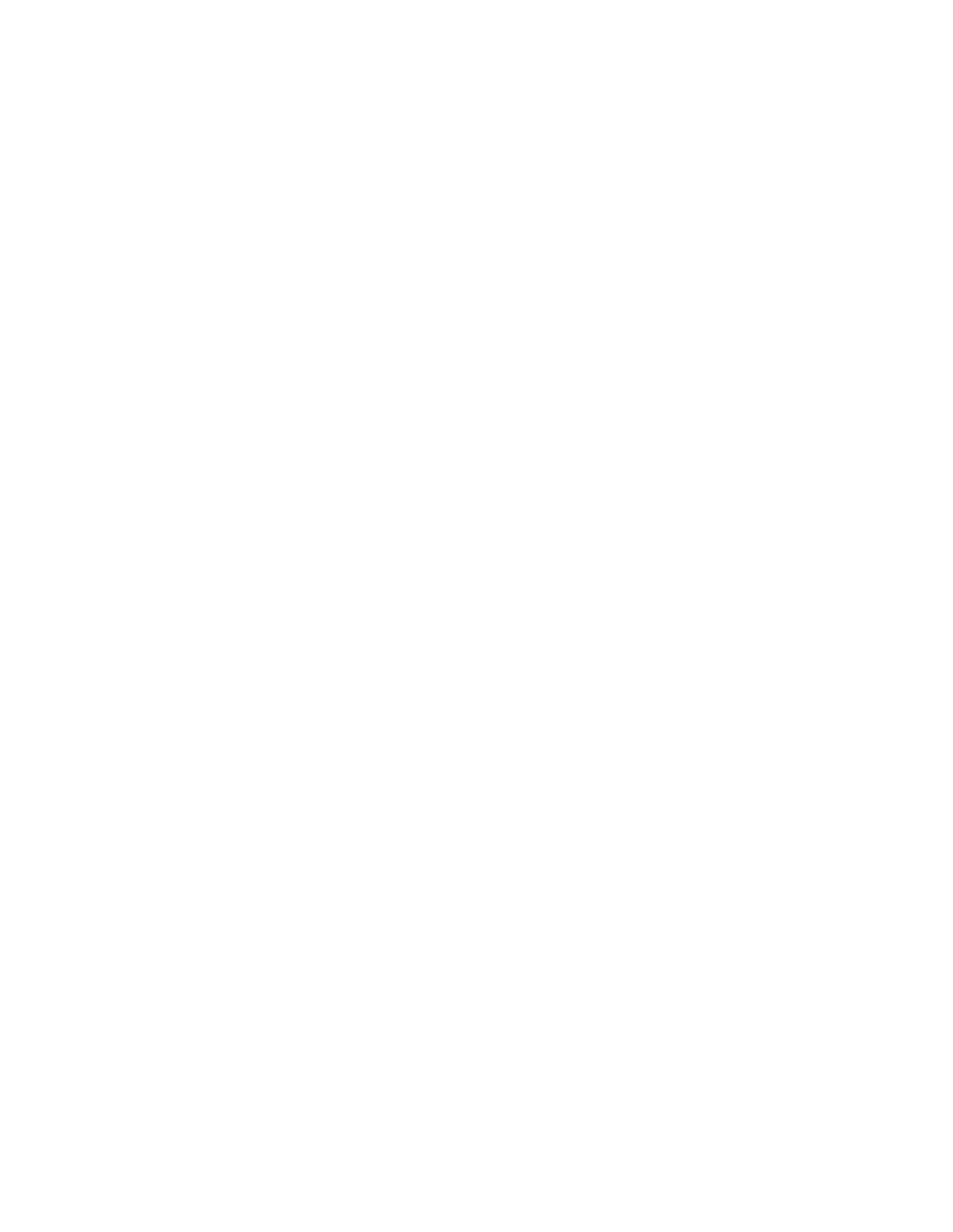# E X E C U T I V E S U M M A R Y

<span id="page-3-0"></span>This review is undertaken as a requirement of the Neb. Rev. Stat. §§ [84-933 to 84-948,](https://nebraskalegislature.gov/laws/display_html.php?begin_section=84-933&end_section=84-948) 2017 (known as the "Occupational Board Reform Act" or, hereafter, OBRA). This review examines the following occupational regulations, and includes a recommendation of whether or not they conform to the policy and requirements of OBRA:

| <b>OCCUPATIONAL REGULATION</b>               | OCCUPATIONAL<br><b>BOARD AUTHORITY</b>                      | <b>STATUTORY</b><br><b>AUTHORITY</b> |
|----------------------------------------------|-------------------------------------------------------------|--------------------------------------|
| <b>State Substitute Teaching Certificate</b> | Nebraska Department of Education                            | Neb. Rev. Stat. § 79-802             |
| <b>Local Substitute Teaching Certificate</b> | Nebraska Department of Education   Neb. Rev. Stat. § 79-802 |                                      |

For each of the above regulations, this review includes:

- (1) The statutory authority of the regulating occupational board;
- (2) The number, qualifications, and procedure of the members of the regulating occupational board;
- (3) The annual budget information of the regulating occupational board for the five most recent years;
- (4) The number of government certifications, occupational licenses, and registrations the regulating occupational board has issued, revoked, denied, or assessed penalties against, and reasons for any such negative actions;
- (5) An examination of the policy goals and interests underlying the occupational regulations;
- (6) A statement from the regulating occupational board on the effectiveness of the regulations in question; and
- (7) A comparison of how other states regulate the occupation.

In addition, this review analyzes whether the occupational regulations in question conform to the policies and requirements of OBRA, and gives a recommendation in accordance with Neb. Rev. Stat. § [84-948.](https://nebraskalegislature.gov/laws/statutes.php?statute=84-948)

The goal of OBRA is to foster a "least restrictive" certification structure. This report notes that several other states have structured their certification processes to include a path for those with "comparable experience," as determined by their respective state school boards.

Upon review, the Nebraska Education Committee has no changes recommended at this time.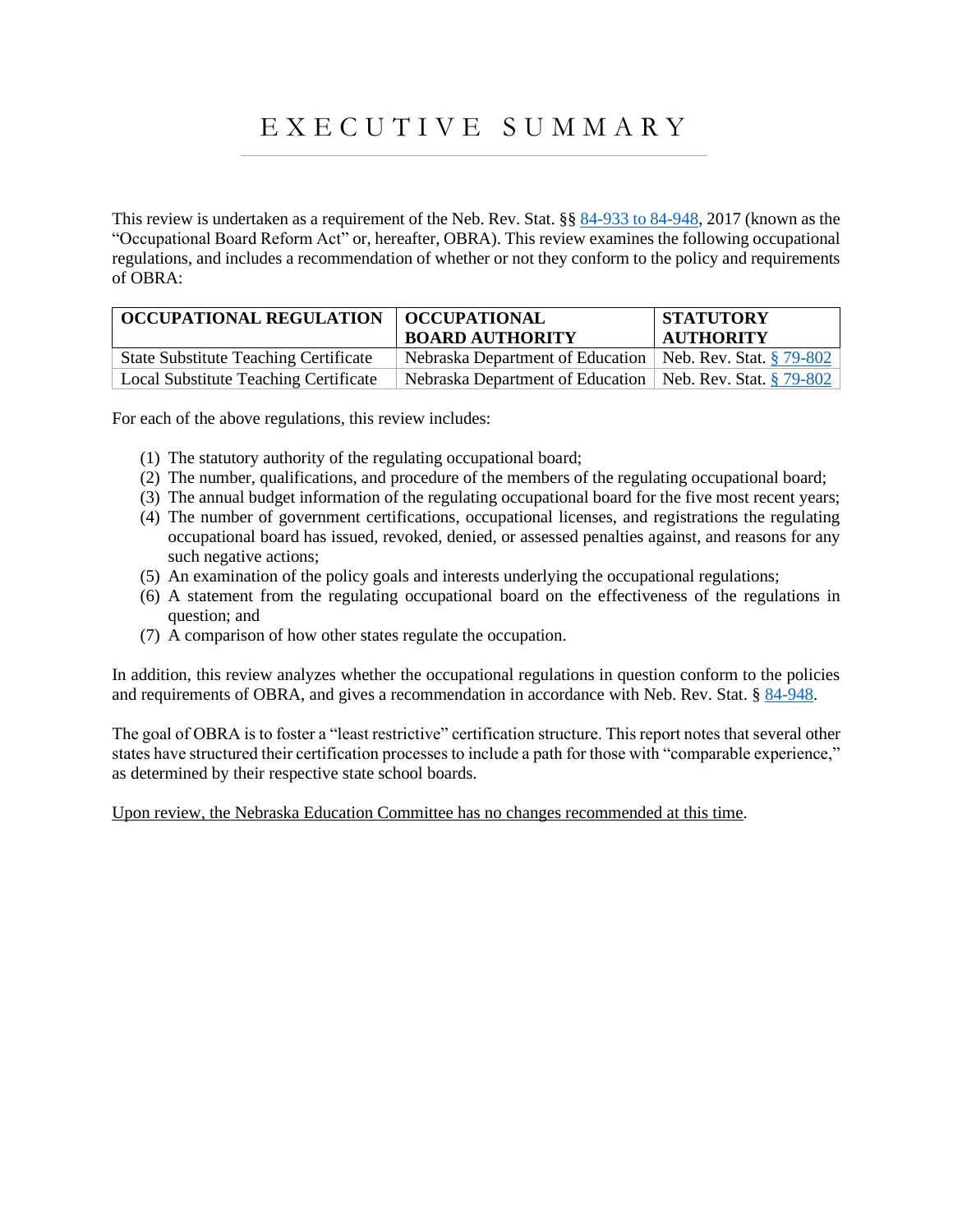## C E R T I F I C A T E D A T A

<span id="page-4-0"></span>The following presents the data as required by the Occupational Board Reform Act (OBRA), Neb. Rev. Stat. §§ [84-933 to 84-948,](https://nebraskalegislature.gov/laws/display_html.php?begin_section=84-933&end_section=84-948) with regards to the State and Local Substitute Teaching Certificates.<sup>1</sup>

#### <span id="page-4-1"></span>**I. Statutory Authority**

Each of these certificates are regulated by the Nebraska State Board of Education, per the statutory authority granted in Neb. Rev. Stat.  $\S 79-802^2$  $\S 79-802^2$  $\S 79-802^2$ <sup>3</sup>. NDE regulations pursuant to this authority can be found in Title 92 [Chapter 21](https://www.nebraska.gov/rules-and-regs/regsearch/Rules/Education_Dept_of/Title-92/Chapter-21.pdf) of Nebraska Agency Regulations.

#### <span id="page-4-2"></span>**II. Regulating Occupational Board**

The Nebraska State Board of Education is composed of eight members, and the Commissioner of Education as the Executive Officer<sup>4</sup>. As of December 2020, the members are as follows<sup>5</sup>:

- Patsy Koch Johns, Vice President
- Lisa Fricke
- Rachel Wise
- John Witzel
- Patricia Timm
- Maureen Nickels, President
- Robin Stevens
- Deborah Neary
- Matthew L. Blomstedt, Ph.D., Commissioner of Education

From the Nebraska Department of Education (NDE[\) website:](https://www.education.ne.gov/stateboard/background/)

The State Board of Education is an elected, constitutional body that sets policy and ensures that the State Department of Education functions effectively within the framework developed by the state Legislature and the

 $1$  Per OBRA, each committee is required to annually examine 20% of certificates within their jurisdiction, resulting in 100% of the certificates being examined every five years. For more information, or a general overview of all certificates that NDE administers, see: [https://cdn.education.ne.gov/wp-content/uploads/2018/10/TCERT-](https://cdn.education.ne.gov/wp-content/uploads/2018/10/TCERT-Manual.pdf)

[Manual.pdf](https://cdn.education.ne.gov/wp-content/uploads/2018/10/TCERT-Manual.pdf) (Accessed December 2020). Committee jurisdiction was determined by the Legislature following the passage of OBRA.

<sup>&</sup>lt;sup>2</sup> Neb. Rev. Stat. §  $79-802(1)$  states that such certificates are issued "by the Commissioner of Education." See also Neb. Rev. Stat. § [79-810.](https://nebraskalegislature.gov/laws/statutes.php?statute=79-810) However, the Commissioner of Education acts as the "executive officer of the State" Board of Education" and acts "under the authority" of the Board. Neb. Rev. Stat. § [79-301.](https://nebraskalegislature.gov/laws/statutes.php?statute=79-301) The standards for these certificates are also directly set by the Board, per Neb. Rev. Stat. § [79-808.](https://nebraskalegislature.gov/laws/statutes.php?statute=79-808)

<sup>&</sup>lt;sup>3</sup> Note that the Board of Education is statutorily empowered by many various statutes; however, the section cited here pertains specifically to their authority to regulate the relevant certificates.

<sup>4</sup> Note that the Commissioner is *not* considered a member of the board of education, per Neb. Rev. Stat. § [79-310.](https://nebraskalegislature.gov/laws/statutes.php?statute=79-310) The Board chooses the Commissioner. [§ 79-318.](https://nebraskalegislature.gov/laws/statutes.php?statute=79-318) The Board and the Commissioner (as head of the staff at NDE) together comprise the Nebraska Department of Education. § [79-301.](https://nebraskalegislature.gov/laws/statutes.php?statute=79-301)

<sup>5</sup> Data from:<https://www.education.ne.gov/stateboard/members/#commissionerofeducation> (Accessed December 2020)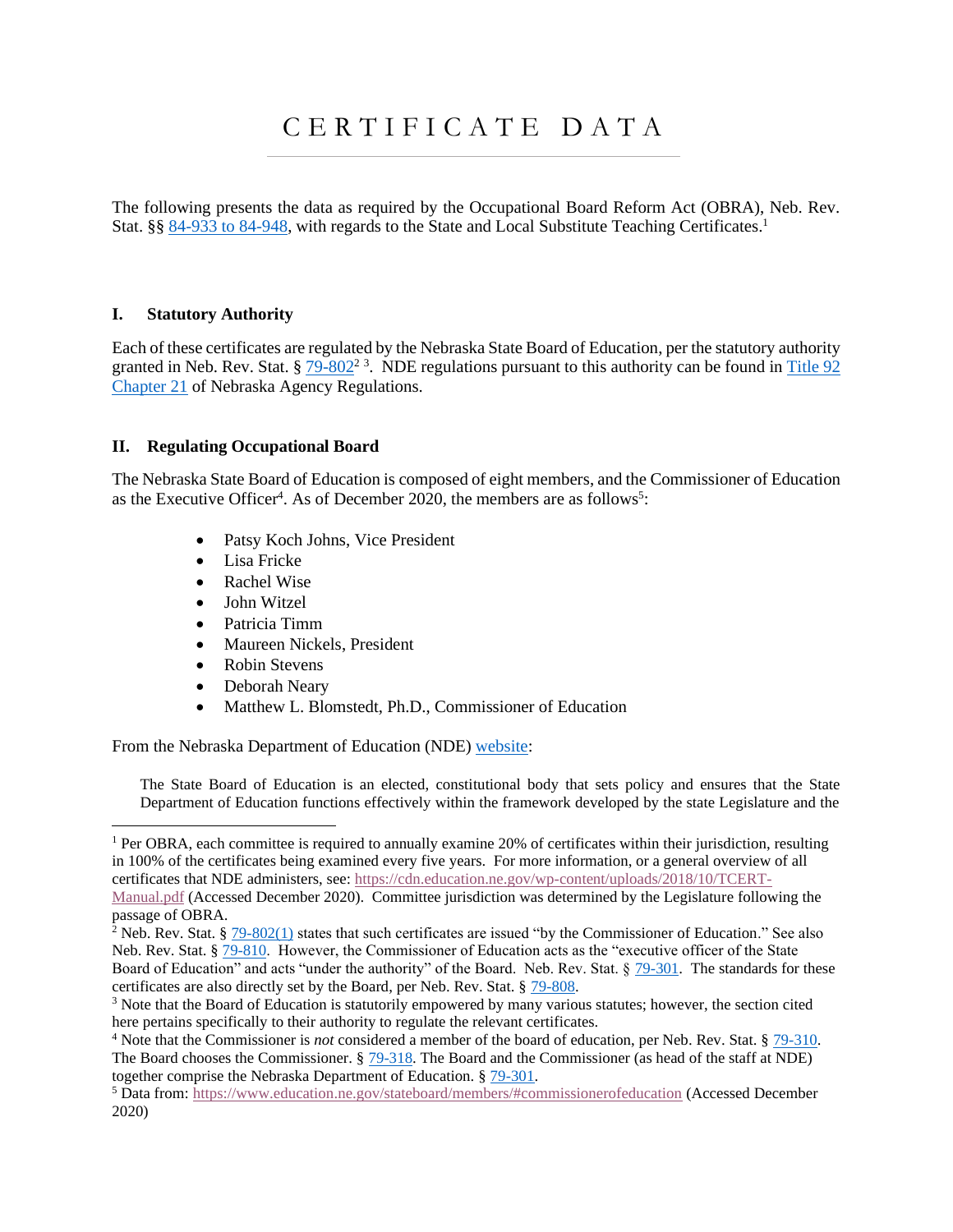board. By law, the board and the department have broad leadership functions to carry out certain regulatory and service activities. . .

The board is elected on a non-partisan ballot, with one member from each district. Board members serve fouryear terms. Board members are not paid, but are reimbursed for their expenses.

Note that the term expirations are rotational: Board members representing Districts 1, 2, 3, and 4 are elected in presidential election years, while board members representing Districts 5, 6, 7, and 8 are elected in midterm election years.

The Board is required to meet "regularly and periodically" at least four times annually. Five members shall constitute a quorum. § [79-317.](https://nebraskalegislature.gov/laws/statutes.php?statute=79-317)

The Board primarily draws its procedural authority from Neb. Rev. Stat. §§ 79-310 - 79-320. Qualifications for board members are enumerated in § [79-313](https://nebraskalegislature.gov/laws/statutes.php?statute=79-313)<sup>6</sup>:

- They may not be an active teacher
- They may not be a holder of any state office or state board or commission (unless they are only in advisory capacity)
- They must be a citizen of the U.S. and a resident for more than six months prior to the election

The Board of Education has been in place as Nebraska's education authority since the mid 1950's.<sup>78</sup>

#### <span id="page-5-0"></span>**III. Certificate Overview**

A general description of each is as follows:

Nebraska offers two types of substitute teacher certificates, State Substitute Teacher and Local Substitute Teacher. Both certifications require a background check for candidates who have not been a resident of Nebraska for at least five years prior to submitting the application.

The State Substitute Teaching Certificate allows you to teach any subject at any for an unlimited number of days per year, and is valid for five years. The requirements for a State Substitute Teaching Certificate are: a bachelor's degree, completion of a teacher education program at an approved college or university, a course on Human Relations Training or proof of having met the requirement from experience. State Substitute Teacher Certificates are regulated i[n Title 92 Chapter 21,](https://www.nebraska.gov/rules-and-regs/regsearch/Rules/Education_Dept_of/Title-92/Chapter-21.pdf) primarily 005.21.

The Local Substitute Teaching Certificate authorizes you to teach for a total of ninety (90) days in one school year, and is valid for three years. The license is to be requested by the superintendent of an employing school system and is only valid for schools in that system. The requirements for a Local Substitute Teaching Certificate are: a minimum of 60 semester credit hours of college courses with at least one course in professional education, as well as a formal course or work experience in Human Relations Training. Local Substitute Teacher Certificates are regulated i[n Title 92 Chapter 21,](https://www.nebraska.gov/rules-and-regs/regsearch/Rules/Education_Dept_of/Title-92/Chapter-21.pdf) primarily 005.24.

<sup>8</sup> For more information on the history of Nebraska Department of Education, see:

<sup>6</sup> See also Nebraska State Constitution, [Neb. Const. Art. VII-3.](https://nebraskalegislature.gov/laws/articles.php?article=VII-3)

<sup>&</sup>lt;sup>7</sup> Although, note that Administrative certificates were required as a result of  $\S$ 79-801 which became law in 1937. The last several modifications of this section were in 2003, 1996, 1994, and then 1957.

<https://history.nebraska.gov/sites/history.nebraska.gov/files/doc/publications/NH1971JrNormalSchool.pdf> (Accessed December 2020).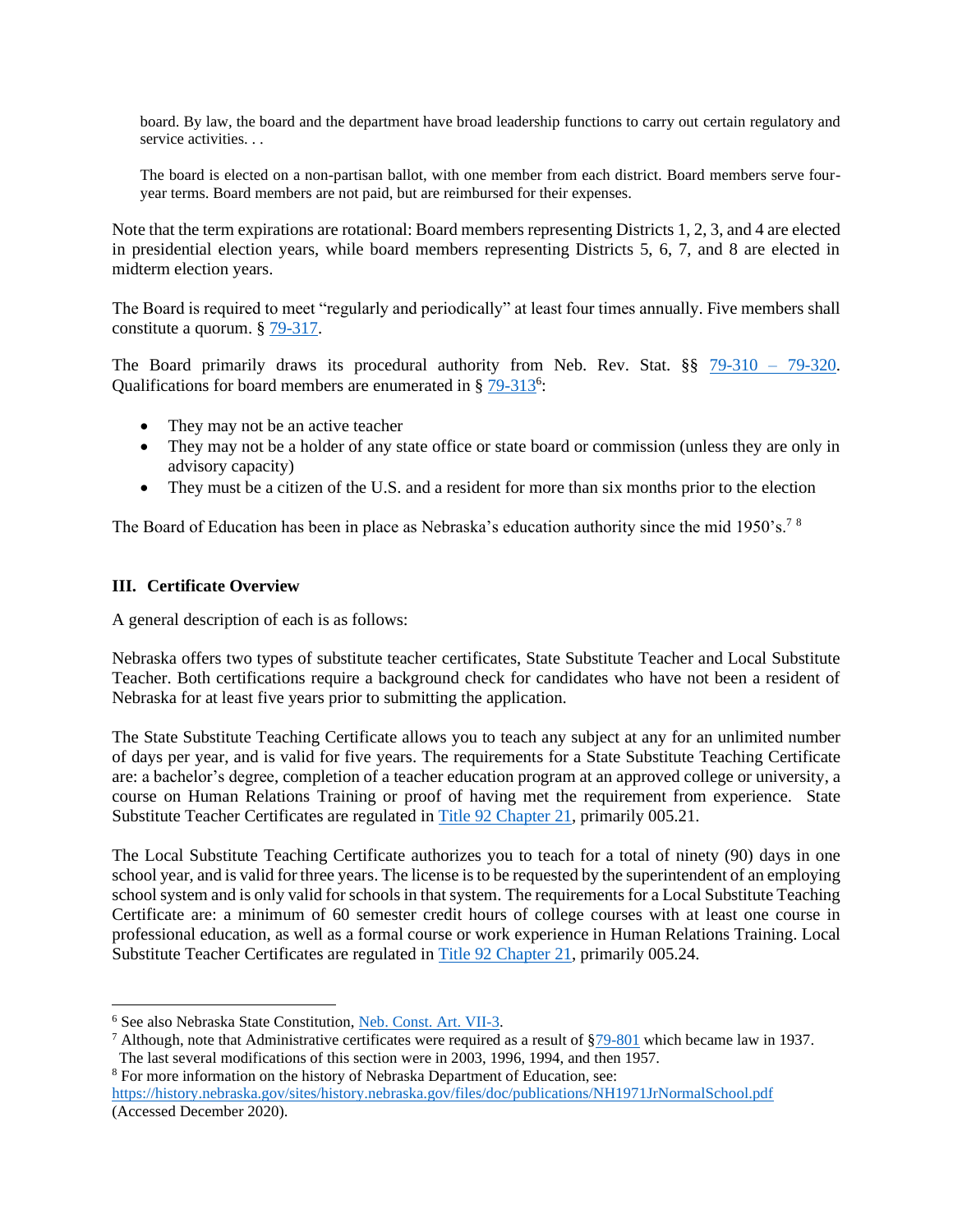The Nebraska Department of Education lists the following requirements on its website for each: the [state](https://dc2.education.ne.gov/tc_interactive_teaching2/TeachingStateSubPermit.aspx)  [substitute certificate](https://dc2.education.ne.gov/tc_interactive_teaching2/TeachingStateSubPermit.aspx) and the [local substitute certificate.](https://dc2.education.ne.gov/tc_interactive_teaching2/TeachingLocalSubPermit.aspx)

#### <span id="page-6-0"></span>**IV. Annual Budget Information**

The budget reporting for the State Substitute Certificates can be viewed online at the statutory survey response from NDE: [https://nebraskalegislature.gov/reports/committeesurvey\\_view.php.](https://nebraskalegislature.gov/reports/committeesurvey_view.php)

#### <span id="page-6-1"></span>**V. Policy Interests**

Nebraska is required per Article VII of its Constitution to provide "free instruction in the common schools of this state of all persons between the ages of five and twenty-one years." [Neb. Const. Art. VII-1.](https://nebraskalegislature.gov/laws/articles.php?article=VII-1) The Constitution states that the State Department of Education (comprised of the State Board of Education and the Commissioner) shall have "general supervision and administration of the school system." [Neb. Const.](https://nebraskalegislature.gov/laws/articles.php?article=VII-2)  [Art. VII-2.](https://nebraskalegislature.gov/laws/articles.php?article=VII-2) Their duties explicitly flow from the Legislature. [Neb. Const. Art. VII-3.](https://nebraskalegislature.gov/laws/articles.php?article=VII-3)

As such, the policy interests of the certification are directed firstly by the Constitution, secondly the Legislature, then finally the Nebraska Department of Education. Ergo, NDE looks to the Legislature to determine policy priorities to carry out its duty to provide free public education.

[Nebraska Revised Statute 79-701](https://nebraskalegislature.gov/laws/statutes.php?statute=79-701) states:

The Legislature hereby finds and declares that the mission of the State of Nebraska, through its public school system, is to:

(1) Offer each individual the opportunity to develop competence in the basic skills of communications, computations, and knowledge of basic facts concerning the environment, history, and society;

(2) Offer each individual the opportunity to develop higher order thinking and problem-solving skills by means of adequate preparation in mathematics, science, the social sciences, and foreign languages and by means of appropriate and progressive use of technology;

(3) Instill in each individual the ability and desire to continue learning throughout his or her life;

(4) Encourage knowledge and understanding of political society and democracy in order to foster active participation;

(5) Encourage the creative potential of each individual through exposure to the fine arts and humanities;

- (6) Encourage a basic understanding of and aid the development of good health habits; and
- (7) Offer each individual the opportunity for career exploration and awareness.

Naturally, the goal of "effective education" as found in §79-701 is a shared priority of all citizens of Nebraska.<sup>9</sup> To this end, both State and Local Applicants must:

- Complete NDE's application form.
- Submit an official college transcript that fulfills state requirements.

<sup>9</sup> Nebraska Branch of the National Conference of School Administrators [Constitution,](https://www.ncsa.org/organization-and-structure#constitution) Article II.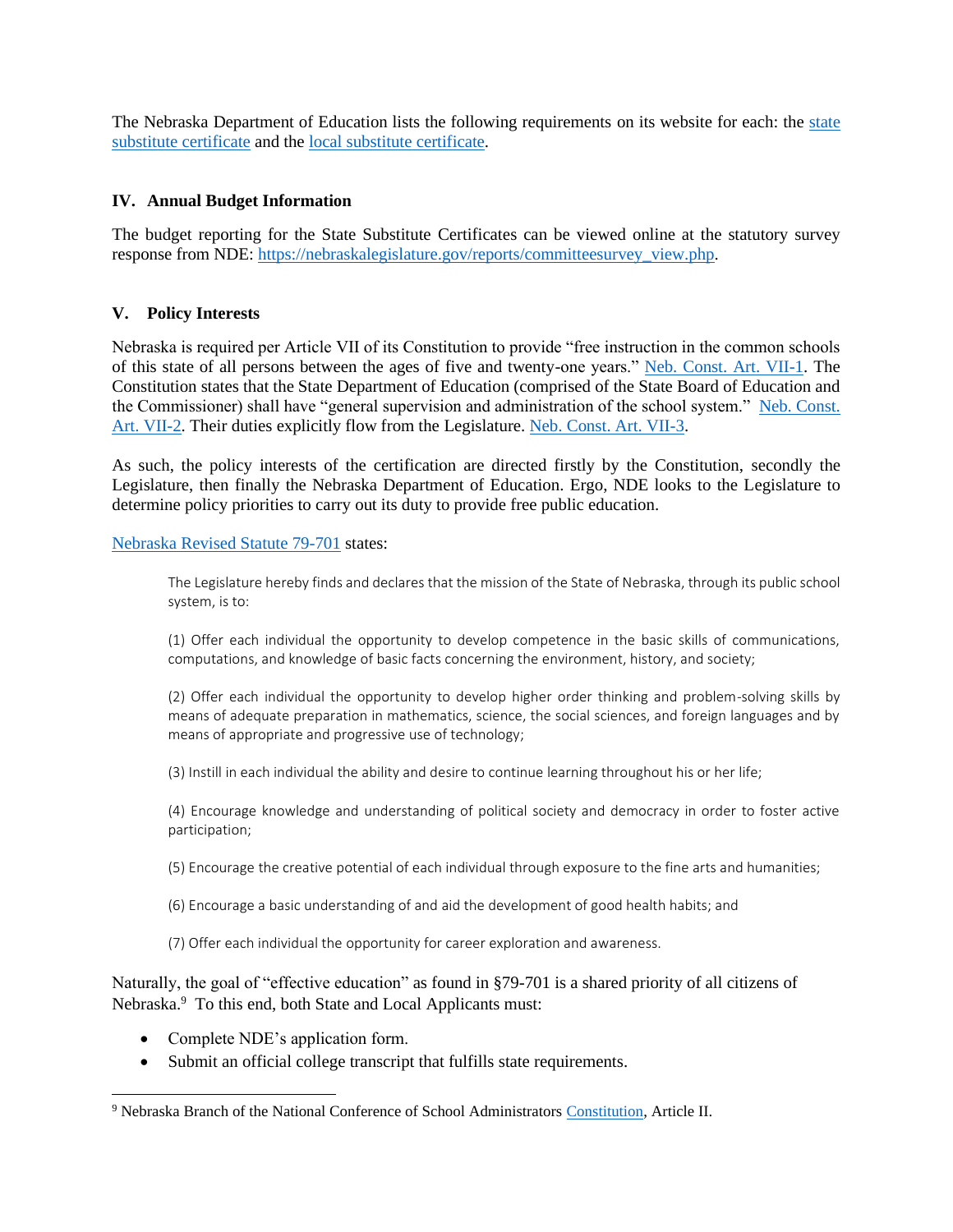- Pay prescribed application fees.
- Not have had any application for certification denied, or revoked or suspended in another jurisdiction; not have a felony conviction or a conviction involving abuse, neglect, or sexual misconduct.
- Be of good moral character.
- Not have a mental or emotional incapacity that would inhibit the practice of the profession.
- Submit a fingerprint set and background check.
- Submit evidence of human relations training.
- Have held a Nebraska teachers certificate, or comparable or equivalent certificate from another jurisdiction (State only).
- Have at least sixty (60) hours of semester hours of college credit with education-related coursework, and submit a written request of the issuance of such permit by the superintendent or governing body of the school district or Local Substitute Teacher Consortium in which the applicant seeks to teach (Local only).

Both State and Local Substitute Teacher certification reflects the same policy interests as full-time teacher certification (a more thorough explanation of each policy interest can be found online at [https://nebraskalegislature.gov/FloorDocs/106/PDF/Agencies/Legislative\\_Council/707\\_20191213-](https://nebraskalegislature.gov/FloorDocs/106/PDF/Agencies/Legislative_Council/707_20191213-131109.pdf) [131109.pdf\)](https://nebraskalegislature.gov/FloorDocs/106/PDF/Agencies/Legislative_Council/707_20191213-131109.pdf). Naturally, the requirements for certifying substitute teachers are slightly modified to reflect the more fluid nature of the substitute teacher's profession.

#### <span id="page-7-0"></span>**VI. Comparison with Other States**

The following section of this report compares<sup>10</sup> current Nebraska Administrative Certificate requirements to surrounding states<sup>11</sup> and states that have unique or notable differences<sup>12</sup>. The Nebraska requirements (listed above) are reproduced here for reference:

- Complete NDE's application form.
- Submit an official college transcript that fulfills state requirements.
- Pay prescribed application fees.
- Not have had any application for certification denied, or revoked or suspended in another jurisdiction; not have a felony conviction or a conviction involving abuse, neglect, or sexual misconduct.
- Be of good moral character.
- Not have a mental or emotional incapacity that would inhibit the practice of the profession.
- Submit a fingerprint set and background check.
- Submit evidence of human relations training.

 $10$  For a state-by-state "report-card" comparison in reading and mathematics, see

<https://www.nationsreportcard.gov/reading/states/scores/?grade=4> (Accessed November 2020).  $\frac{11}{11}$  For a more extensive 50-state bullet-point summary comparison, see:

<http://ecs.force.com/mbdata/MBQuest2RTANW?rep=SLC1806> (Accessed November 2020). Likewise, for a more in-depth summary of each specific state, see:<https://www.teaching-certification.com/principal-certification.html> (Accessed November 2020).

 $12$  Given that the statutory intention of this report to evaluate less restrictive regulation, this report includes comparisons with non-adjacent states that are chosen on the basis of having generally less restrictive requirements.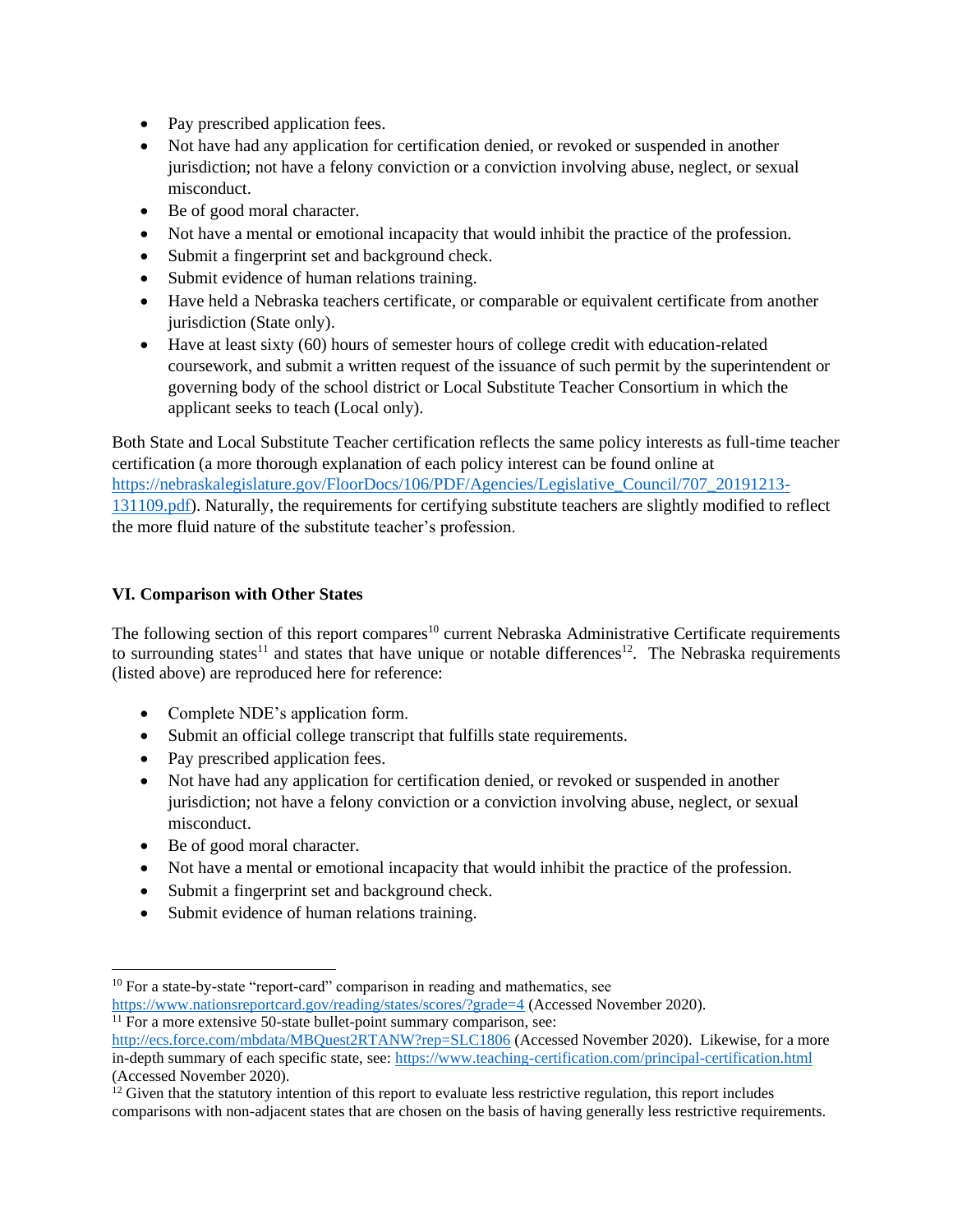- Have held a Nebraska teachers certificate, or comparable or equivalent certificate from another jurisdiction (State only).
- Have at least sixty (60) hours of semester hours of college credit with education-related coursework, and submit a written request of the issuance of such permit by the superintendent or governing body of the school district or Local Substitute Teacher Consortium in which the applicant seeks to teach (Local only).

| <b>STATE</b> | <b>CITATION</b> | <b>REQUIREMENTS</b>                                                                                                                                                                                                                                                                                                | <b>COMMENTS</b> |
|--------------|-----------------|--------------------------------------------------------------------------------------------------------------------------------------------------------------------------------------------------------------------------------------------------------------------------------------------------------------------|-----------------|
| South Dakota |                 | • No statewide mandatory<br>education requirements<br>• No statewide mandatory<br>experience requirements<br>• Criminal background<br>check required                                                                                                                                                               |                 |
| Iowa         |                 | • Must meet all Iowa<br>requirements for a<br>teaching license (in this<br>case, bachelor's degree +<br>15 hours of training)<br>• Classroom experience<br>required<br>• Criminal background<br>check required                                                                                                     |                 |
| Wyoming      |                 | • Education: either a<br>college degree, or a high<br>school GED and<br>completion of teacher<br>training<br>• Candidates with only a<br>GED must complete<br>approximately 35 hours<br>of training<br>• Criminal background<br>check required<br>• Must complete a course<br>on U.S. and Wyoming<br>Constitutions |                 |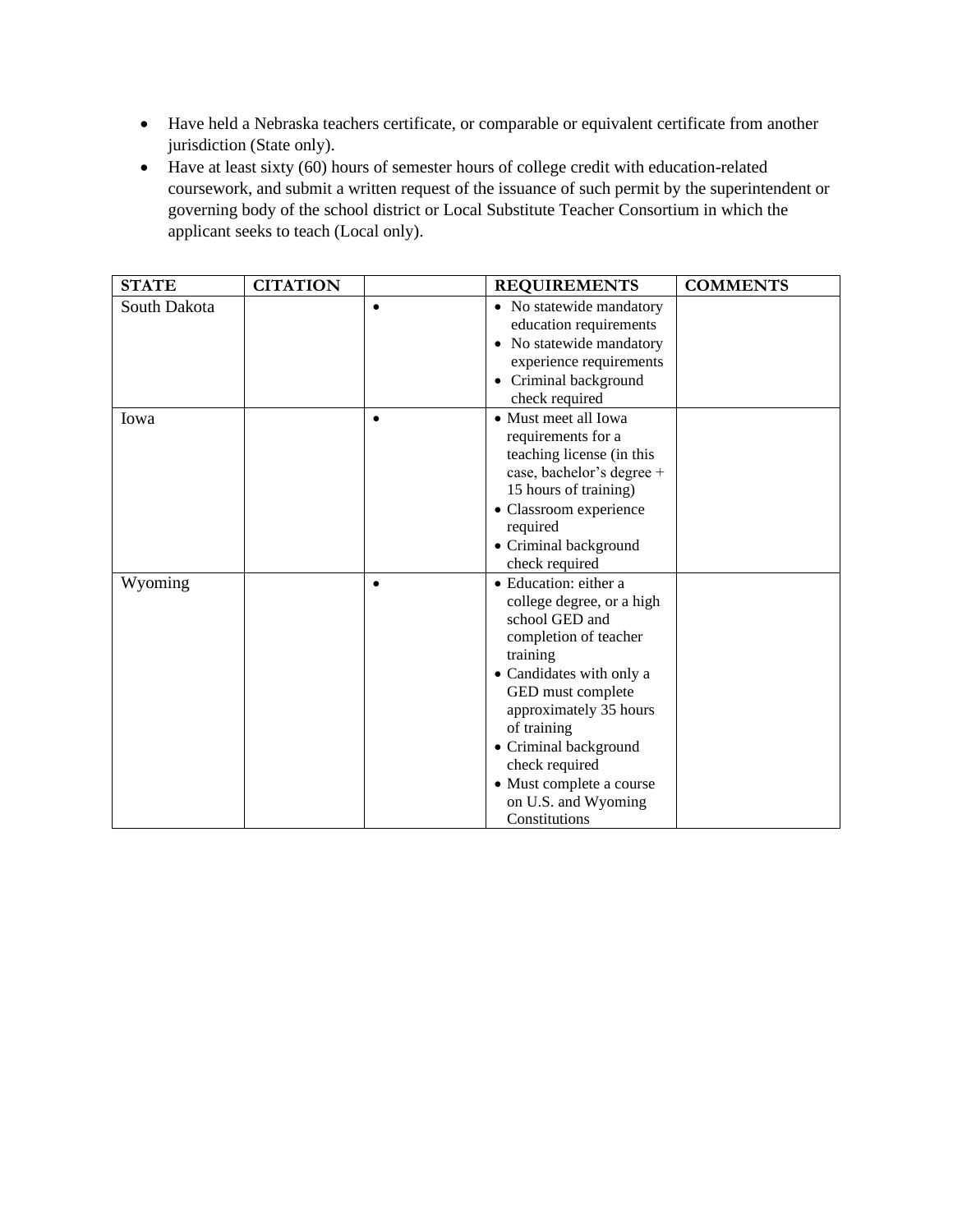# <span id="page-9-0"></span>R E V I E W & R E C O M M E N D A T I O N S

Neb. Rev. Statutes §§ [84-933, 84-948,](https://nebraskalegislature.gov/laws/display_html.php?begin_section=84-933&end_section=84-948) 2017 (OBRA) requires that, beginning in 2019, "each standing committee of the Legislature shall annually review and analyze approximately twenty percent of the occupational regulations within the jurisdiction of the committee and prepare and submit an annual report electronically to the Clerk of the Legislature by December 15 of each year as provided in this section." Neb. Rev. Statutes § [84-948.](https://nebraskalegislature.gov/laws/statutes.php?statute=84-948) The statute requires committees to research and evaluate whether existing license certificates conform to Nebraska's policy as outlined in Neb. Rev. Statute § [84-946\(1\)-\(6\):](https://nebraskalegislature.gov/laws/statutes.php?statute=84-946)

(1) To protect the fundamental right of an individual to pursue a lawful occupation;

(2) To use the least restrictive regulation which is necessary to protect consumers from undue risk of present, significant, and substantiated harms that clearly threaten or endanger the health, safety, or welfare of the public when competition alone is not sufficient and which is consistent with the public interest;

(3) To enforce an occupational regulation against an individual only to the extent that the individual sells goods or services that are included explicitly in the statutes that govern the occupation;

(4) To construe and apply occupational regulations to increase opportunities, promote competition, and encourage innovation;

(5) To use the least restrictive method of regulation as set out in section 71-6222 for lawful occupations subject to the Nebraska Regulation of Health Professions Act; and

(6) To provide ongoing legislative review of occupational regulations.

"Least restrictive regulation," in order of least to most restrictive, is defined in § [84-937](https://nebraskalegislature.gov/laws/statutes.php?statute=84-937) as:

- (1) Market competition;
- (2) Third-party or consumer-created ratings and reviews;

(3) Private certification;

- (4) Specific private civil cause of action to remedy consumer harm;
- (5) Deceptive trade practices under the Uniform Deceptive Trade Practices Act;
- (6) Mandatory disclosure of attributes of the specific goods or services;
- (7) Regulation of the process of providing the specific goods or services to consumers;

(8) Inspection;

- (9) Bonding or insurance;
- (10) Registration;
- (11) Government certification; and
- (12) Occupational license.

Thus, if an agency finds (or the Legislature determines through statute) that the policy benefits of an occupational license, certificate, or registration can be obtained by a less restrictive method, agencies must change their procedures accordingly.

This report annually examines approximately 20% of occupational regulations under the jurisdiction of the Committee and thereby examines all such regulations within its jurisdiction in a quinquennial cycle. The Committee includes a recommendation on each certificate as to whether or not they appear to conform with the policy and requirements of OBRA. The Committee's recommendation is not determinative of